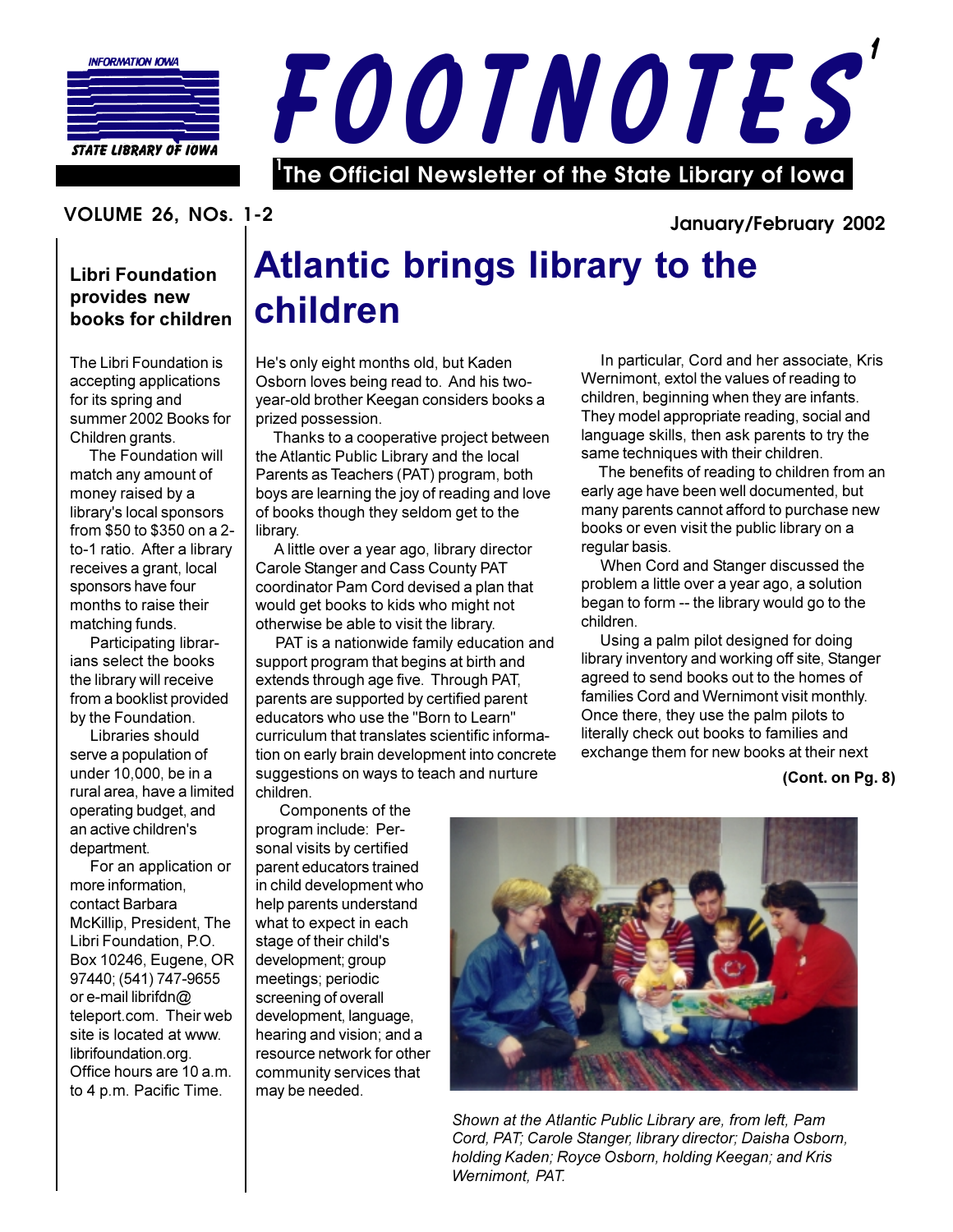## Free health information available to **librarians**

Public librarians across the country are facing an increasing number of requests for health information from their patrons. Reference librarians are receiving inquiries about alternative medicine, selecting a physician, wellness issues, or particular diseases or conditions. Patrons are also seeking free, high quality, electronic health information written in lay terminology.

The State Library of Iowa created www.healthinfoiowa.org in response to this demand. This free site provides access to consumer health web sites specific to lowa, but in addition lists excellent sites for general health concerns, for health practitioners, for students, and for librarians.

MEDLINEplus, the most heavily-used consumer health site on HealthInfolowa, was developed by the National Library of Medicine. Located on the campus of the National Institutes of Health, the National Library of Medicine is the world's largest medical library. MEDLINEplus offers authoritative, up-to-date, and totally private health information. Health topics, drug information, a medical encyclopedia, MEDLINE searches, clinical trials, and current news are just some of the features included at http:// medlineplus.gov/.

The National Library of Medicine encourages public libraries to join the National Network of Libraries of Medicine. Membership is free and offers public libraries the following advantages:

Opportunities for continuing professional development by taking training workshops to search the National Library of Medicine's databases.

Participate in funding opportunities for your library.

Participate in interlibrary loan services available to the network.

Receive special mailings of National Library of Medicine's posters, brochures, and other informational materials.

Be considered for service on the Regional Medical Library's Regional Advisory Committee.

Receive a certificate, which recognizes the institution as a member of the National Network of Libraries of Medicine.

Receive an invitation, on a periodic basis, to provide input to the Regional Medical Library on programs and services.

**Enroll on the Greater Midwest** Region's electronic discussion list if requested.

Find more information at http:// nnlm.gov/ or contact your Regional Medical Library at 1-800-338-7657.

# **Certification Update**

Congratulations to the following public library staff certified for the first time through the State Library's lowa Certification Program for Public Librarians.

Jennifer Bledsoe. Gladbrook Fran Bonderman, Lime Springs Melissa Brown, Guttenberg Lorna Christeleit, Volga Nathan Clark, Ruthven Janet DeVries, Lime Springs Jean Donham. Mount Vernon Debra Garman, Aurelia Georgia Heald, Coralville Dorothy Highland, Earlham **Cheryl Hoekstra, Alton** Virginia Howell, Dallas Center Marsha Hunter, Agency Andrea Imel, Crystal Lake Maureen Ingalls, Bancroft **Carol Ann Irons. Waukon** Demi Johnson, Humboldt Cynthia Miller, Griswold Erika Muecke, Rockwell City Lisa Poffenberger, De Soto Elizabeth Trippler, Shenandoah

## **Dates to Remember**

### **FEBRUARY**

Registration for Spring Public Library Management 1 and 2 February 5 - Iowa Library Association Legislative Day (ILA) / North Central February 12 - ILA Legislative Day (rescheduled) / ILA Central Legislative Day February 19 - ILA Legislative Day / Southeast February 26 - ILA Legislative Day / East Central **MARCH** March 5 - ILA Legislative Day / Northeast March 12-16 - Public Library Association

National Conference - Phoenix March 19 - ILA Legislative Day / Northwest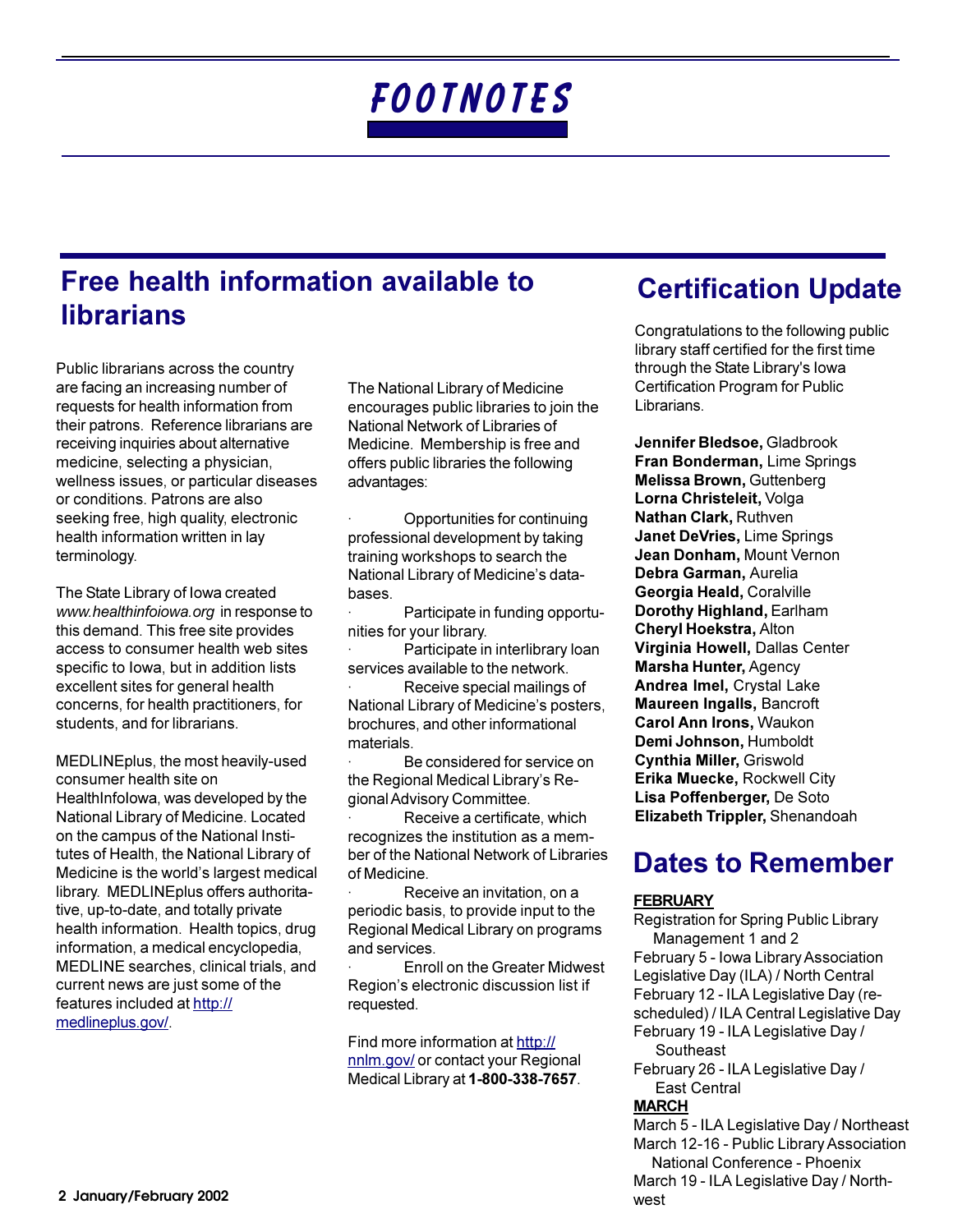## Popular author, consultant to speak at 2002 Westgate Lecture

Patrick Jones, author of Connecting Young Adults and Libraries (Neal-Schuman, 1998) and Do It Right; Best Practices for Serving Young Adults in School and Public Libraries (Neal-Schuman, 2001) will deliver the biennial Westgate Lecture on April 18, 2002 in Johnston, IA. His topic will be "Developing More Than Our Collections: The Real Role of Youth Librarians."

Jones runs Connectingya.com, a firm dedicated to consulting, training, and coaching people who want to provide powerful youth services, including library card campaigns and web projects. He is currently working on young adult projects. Jones was the Youth Services Coordinator for the Houston Public Library in Houston, TX when it planned, developed and implemented the award-winning Power Card Challenge program to register every child for a library card. He also helped develop the ASPIRE afterschool program for at-risk middle school kids, which was named by the Young Adult Library Services Association (YALSA) as one of the top five programs in the nation serving young adults.

Jones has written over 40 articles for such library professional publications as The Horn Book, School Library Journal, Voice of Youth Advocates, and The Journal of Popular Culture in Libraries. He created the web pages Young Adult Librarian's Help/Homepage and Virtual YA: A Directory of Public Library YA Web Pages. He recently completed his first young adult novel entitled, Things Change.

The Westgate Lecture will be from 1:30 to 4 p.m. at The Inn on Merle

Hay, 5055 Merle Hay Road. Johnston. There is no charge, but preregistration is required. **The** Westgate Lecture series

honors the

late Hazel



Westgate, former children's librarian at Iowa City Public Library. The series is funded in part by an endowment established by Westgate to support State Library of Iowa youth services programs. It is sponsored by the State Library with the support of the Iowa Library Association Children and Young People's Forum.

Registration is available online at www.silo.lib.ia.us/Certification/ westgateregistration.htm, or by faxing or e-mailing Fran Fessler, State Library, (515) 281-6191; e-mail Fran.Fessler@lib.state.ia.us; phone: (515)281-5790. Include your name, library name, telephone number, and fax number. There will be no confirmation. Two CE credits will be awarded for the lecture.

## **Congratulations**

Eighty percent of Allison, Ia. voters (pop. 1,006) passed a bond referenda on December 5 for a new public library. According to library director Roberta Wiegmann, all but \$50,000 of the \$450,000 approved will go towards the new library.

# **Author's** conference coincides with **Westgate**

Heartland AEA's annual Author's Conference will be held following the Westgate Lecture from 4:30 to 6:30 p.m. April 18, 2002 at The Inn on Merle Hay Road, Johnston.

Guest author will be Nancy Tafuri, who writes and illustrates picture books for children. Her books include Will You Be My Friend?, Silly Little Goose, and a Caldecott Honor Book titled Have You Seen My Duckling?. She also illustrated the book If I Had A Paka, that incorporates 11 languages into poems. Preautographed books will be sold.

The cost is \$10. A registration form is located in the March World of Media or on the Heartland web page under Professional Development at www.aea11.k12.ia.us/prodev.html. Online registration requires a credit card. For more information, contact Marcia Lemke, Heartland AEA, (515) 270-9030.

## **Corrections**

Please note the following corrections in the January issue of Footnotes: Under "Dates to Remember": April 2002 - Registration for Summer Public Library Management 1 (not 2); under "Programs/Services and Contacts:" Barbara Corson's telephone number is (515) 281-4352. Also, Gina Martens' name was omitted from the staff photo.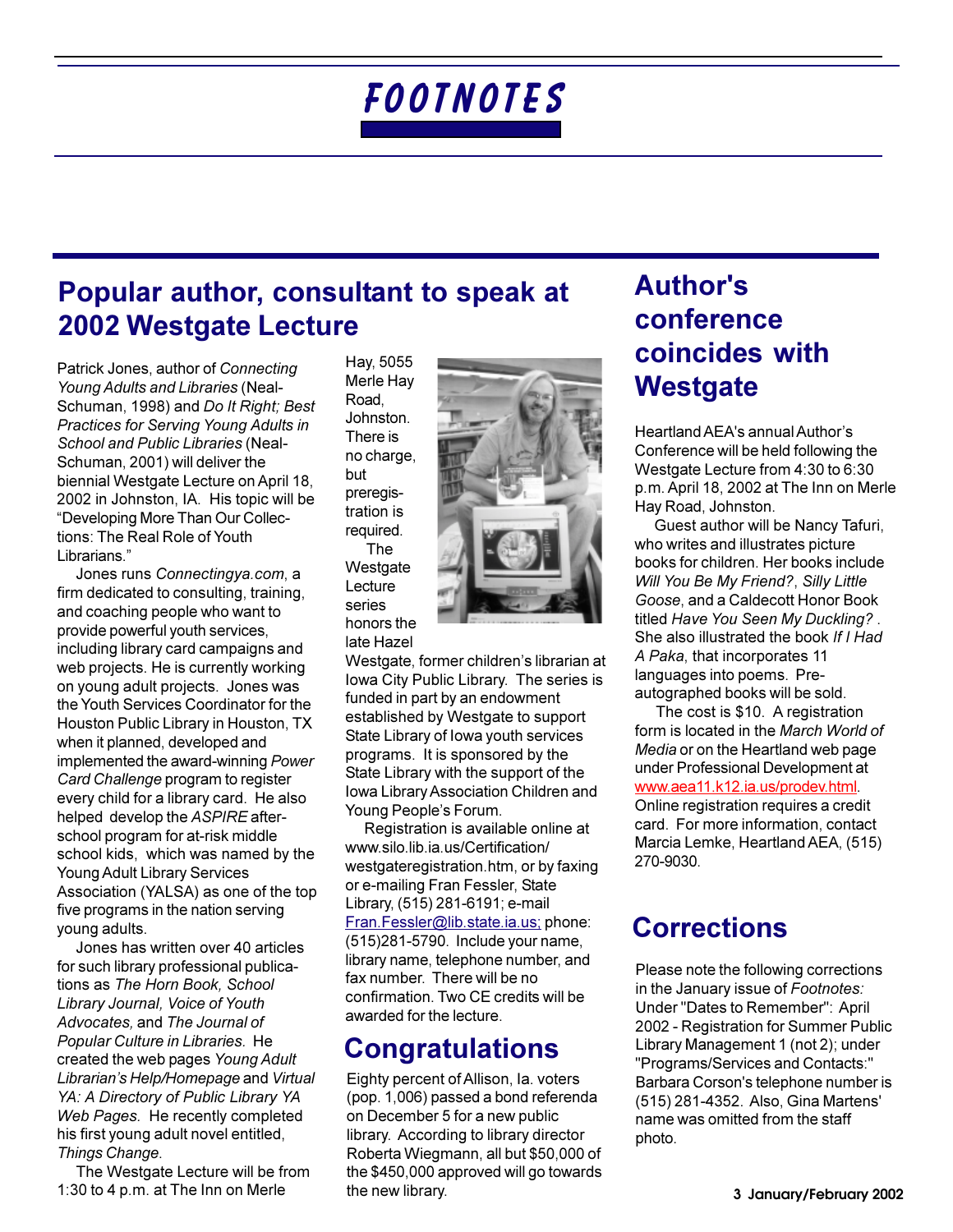

Iowa Commission of Libraries - Minutes December 4, 2001 - State Library (These minutes are considered draft until approved by the lowa Commission of Libraries)

Present: Dale Ross, Berta Van Ekeren, Monica Gohlinghorst, Eldon Huston, Pam Bradley Guests: Katherine Van Wold Staff: Mary Wegner, Sandy Dixon, Steve Cox,

Carol Simmons, Annette Wetteland 1.0 Set Agenda

### Agenda was set as presented

### 2.0 Approve Minutes

Bradley moved to accept the minutes of 10/23/ 01; Huston seconded. Motion carried.

### 3.0 Financial Report

Cox reported that the State Library is on target with state appropriations and ahead on federal funds. November figures reflect the 4.3% mid-year budget cut. Checks for direct state aid, Open Access, and Access Plus have been distributed. Ross said that the Commission needs to think about next year and the possibility of reduced resources. Wegner reported her concerns for fiscal year 2003: the State Library may need to consider (1) replacing state money with federal money, (2) reducing services, and/or (3) reducing staff if there are more cuts. Ross reported that if the re-authorization of federal Library Services and Technology Act funding is approved, lowa's share could increase. Huston moved to accept the report. Gohlinghorst seconded. Motion carried.

#### Communications 4.0 A. Commission Reports

Ross reported that the Iowa Library Association (ILA) Foundation met last week. The silent auction and raffle brought in \$43,000 of the \$100,000 goal. He noted that ILA is moving to a new location in West Des Moines in January He also reported that ILA is talking with the Iowa Small Library Association and the Iowa Educational Media Association about becoming part of ILA. Bradley reported that budget cuts at community colleges are devastating and that there may be staff cuts. **B. State Librarian's Report** 

Cox will begin sending Commissioners monthly financial reports. Wegner said she will focus on achieving the Commission priorities established in January 2001, and in particular will emphasize facilitating library collaboration and telling the library story.

Wegner reviewed open positions at the State Library, and said that she hopes to begin to fill them after the first of the year.

Wegner reported on a seminar on LSTA funds given by the Institute of Museum and Library Services. The evaluation of the State Library's current five-year plan for LSTA funds is due in April, and a new five-year plan is due in July.

She also reported on the recent BCR Board of Trustees meeting, and gave an overview of **BCR** services

Landscaping around the Ola Babcock Miller Building is nearly complete. The State Library's move into the west side of the ground floor

should be complete by the end of the year. The official renaming ceremony for the building will be held on January 30, 2002, at 11:30 a.m.

Ross reported that Commission members will become advocate members of the Association for Library Trustees and Advocates.

C. Library Service Areas Report Katherine Von Wald reported for the Central Iowa Library Service Area. CILSA is sponsoring the Central Iowa Library Alliance. which will investigate and pursue increased cooperation and collaboration among different types of libraries. Von Wald said that the 4.3% percent budget cuts have serious implications for LSAs, particularly because LSA budgets have been stagnant in recent years. Cutting staff and/or services are the only options when budgets are cut. Discussion followed on what could be done to help. Van Ekeren expressed appreciation for LSA services, noting that without the LSA staff, small libraries would struggle.

5.0 Public Comment

None

#### 6.0 Action Items

A. Commission appointments to LSA boards in Southeast and Southwest Areas. Ross reported that Southeastern Library Services and Southwest Iowa Library Service Area have openings on their boards. Ross reported that Karen Burns of Southwest is seeking a replacement on her board. Bradley moved to appoint Nancy Simpson from Oskaloosa to the SE board to represent public library employees, replacing Phyllis Sargent who has moved out of Iowa. Gohlinghorst seconded. Motion carried.

B. Video proposal. Wegner reported that an agreement has been developed under which Grant Wood Area Education Agency (AEA) will take the State Library video collection (excluding health, public policy and library science videos). Grant Wood AEA will continue to make the videos available to the public, and will also continue to provide a booking system for the videos. A discussion of the agreement followed. Ross asked that the Commission approve the agreement and review it again in a year. Huston moved to accept. Bradley seconded. Motion carried.

7.0 Discussion Items A. Commission priorities - progress to date. Wegner shared a handout of the priorities with the Commission and did an overview of each. She informed the Commission that she is serving on the Information Technology Board and that funding for the state Information Technology Department is also tight. Cox said Information Technology is now charging users for services and that in the future more state agencies may do the same. Ross requested that Gerry Rowland report to the Commission at the February meeting about the Uniform Data Advisory Committee, which

he chairs. Discussion followed about the possibility of Community Colleges offering educational programs to public library staff. Bradley said budget restraints could damper such efforts but that she has approached the subject with the administration at Southeastern Community College. They said partnerships with other organizations would have to occur. Discussion also followed regarding the generally low salaries public library support staff receive.

B. "Improving Government" Initiative. Wegner reported that restructuring the Library Service Areas had been suggested as part of an executive branch re-engineering initiative. She said that it was important that policy makers be aware that HF637, which created the Library Service Areas and their new governance structure, was unanimously approved by the legislature and signed by the Governor only six months ago. She reported that the new LSA boards are already working to develop collaborations to expand and enhance LSA services, and also pointed out that the services provided by LSA staff complement but do not duplicate the work of State Library staff. Discussion followed, with Ross commenting that the lowa library community made an important, good faith effort to improve library services to lowans through the work of the Task Force and the development of the Commission priorities, which were communicated to the Governor and members of the General Assembly. Ross asked Wegner to keep the Commission aware of any future developments.

C. Open Access agreement. Wegner reported that she had received an inquiry regarding whether a library would be eligible to receive Open Access funds if it limited circulation to non-residents. The current Terms of Agreement for the Open Access program require the participant to extend to users from other participating libraries the same borrowing privileges and services as local users. The Terms of Agreement state that Open Access customers are to be subject to the same policies, regulations, and restrictions as local users, with equipment, interlibrary loan, reference services and reserve service considered local options. The question about limiting circulation to nonresidents arose in part because the reimbursement received per loan under the Open Access program does not fully cover the cost to the loaning library. Discussion followed. The consensus was that because of the importance of the principle of providing equitable statewide access to information for all lowans, limiting circulation to non-residents should not be allowed under the Open Access program

8.0 Adjournment Meeting adjourned at 1:45 p.m. NEXT MEETING: February 26, 2002, State Library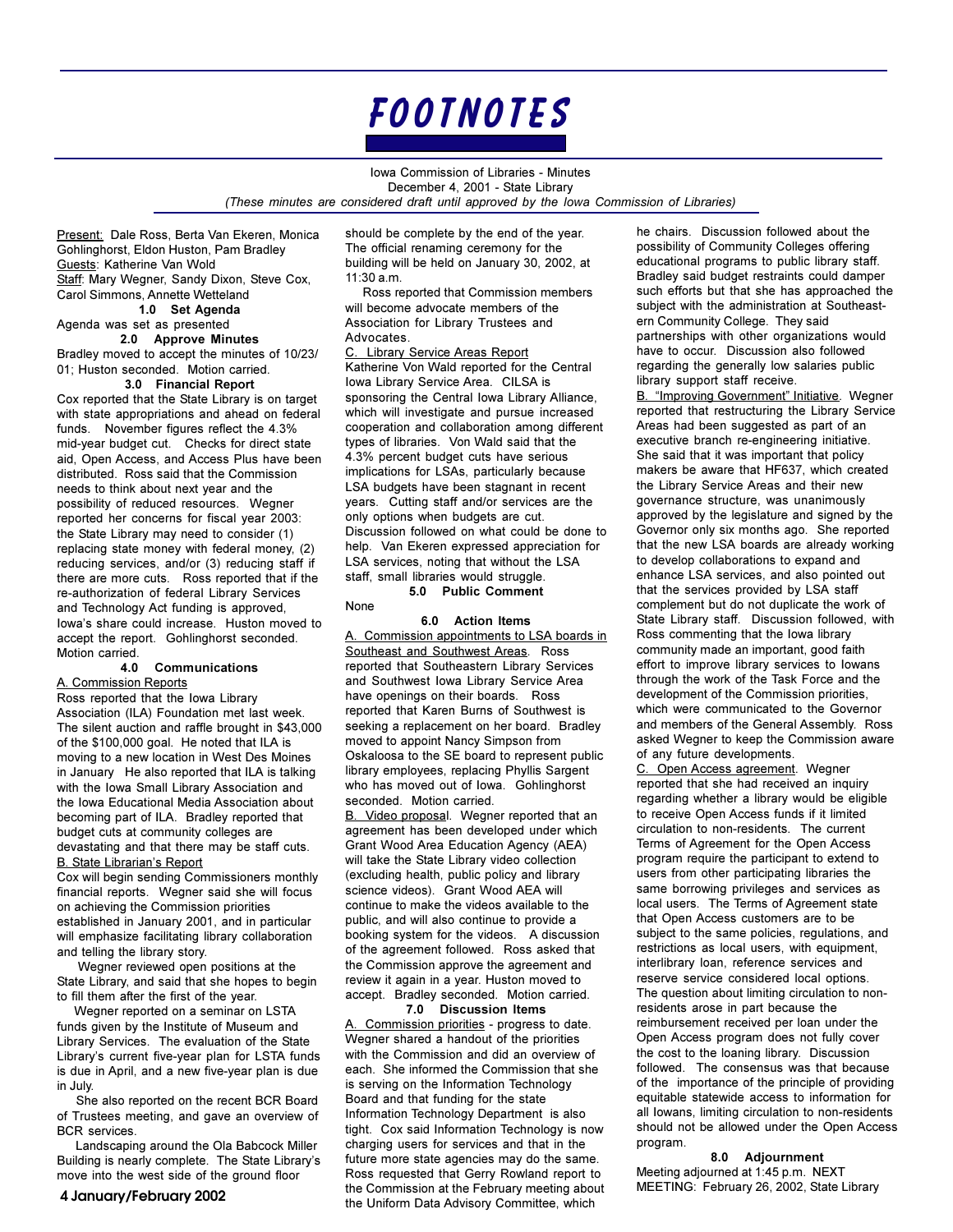# **Library supply vendors for 2002 announced**

Six supply vendors offered discount prices to public libraries and school media centers from January 1, 2002 through January 31, 2003.

#### **Brodart**

#### USE BID NUMBER: DIOWAS

• 35% discount on consumable Library and **Audiovisual Supplies** 

• 15% discount on Equipment and Furniture

• Excludes: Security Systems and Accessories, ImageMouse Products, Scan Pro, and all Software

• Discount from current catalog at the time of the order

• Cannot be used in conjunction with other bids and promotions, including sales flyers or coupons offered by Brodart. Credits will not be issued for pricing errors unless the discount name has been referenced on the order. Place in prominent place on first page of order or tell sales staff on phone orders. If tax-exempt, provide certificate or number.

• Minimum shipping/handling is \$4.75 per order. Freight charges for library consumable supply items are approximately 10% of order dollar amount.

• Delivery is about 7 - 10 days on stock items; large quantity will ship within 4-6 weeks.

- Terms: Net 30 days from date of invoice
- Order line: 1-888-820-4377
- Order fax: 1-800-283-6087
- · E-mail: supplies@brodart.com
- Website: http://www.shopbrodart.com
- Mail: Brodart Supply Division **Clinton County Industrial Park** 100 North Road, PO Box 300 McElhattan PA 17748

#### Demco

### USE BID NUMBER: C81009

• 20% discount on library, office and computer supplies

- 3% on library promotion/educational
- 5% on furniture/equipment
- Excludes: 3M Tattle tape products, Self-

Check systems, Staff workstation, and Video check-out; Checkpoint products, Software, Kwik Case Products, Books from web site. Special orders for nonstandard products

• This contract discount cannot be used with bids, sale catalogs, or other promotions/specials.

Shipping charges will be prepaid and added to the invoice.

- · Minimum \$50. / Orders must total \$50 order after discount is applied
- Terms: Net 30 days
- Order line: 1-800-356-1200
- Order fax: 1-800-245-1329

• Mail: Demco Inc 4810 Forest Run Road **Box 7488** Madison WI 53707-7488

#### Gaylord

USE BID NUMBER: 5031

- 13% supplies
- 9% Furniture
- Free shipping on orders over \$100 on supply items

Excluded: Security Systems, Archival Products, Computer Software, Peripheral Equipment and Hardware, AV Equipment, Book Charger Rentals, Government Postals, and Custom work.

- Order Phone: 1-800-469-1592
- Order Fax: 1-800-891-5280
- Mail: Gaylord Bros. PO Box 4901

Syracuse NY 13221

### **Highsmith**

USE BID NUMBER: 47772

• 35% off library stock supplies

• Excluded: Gryphon book trucks, 3M security products, Highsmith Premium Book Returns, sale catalogs, and orders already in progress

- Minimum order \$25
- Freight prepaid and added to invoice
- $\bullet$ Considerations will be made for larger
- purchases or furniture projects
- Order phone: 1-800-543-2180
- Order fax: 1-800-350-6236
- Mail: Highsmith W5527 Highway 106, Box 800 Fort Atkinson WI 53538-0800

### The Library Store, Inc.

USE BID NUMBER: Iowa Discount Bid • 15% discount on items and products

- presented in current catalog
- Exceptions: security equipment and supplies. Discount cannot be combined with any coupons or specials

• Minimum \$30 for FREE shipping (exceptions: a few products are listed "plus shipping"). \$3.50 charge for smaller orders

- Order Phone: 800-548-7204
- Order Fax: 800-320-7706
- Mail: The Library Store Inc 112 E. South Street, PO Box 964 Tremont IL 61568

### **Quill Corporation**

USE BID NUMBER: 01-3243 • 10% discount off column price of order. If published sale price is lower than 10% discount, you will receive the lowest price.

- Excluded: Office furniture, machines such as printers, copiers, fax machines, computer hardware and computer software, peripherals. Also excluded 2002 special order catalog. Not valid with any other discounts, coupons, or promotions
- Free shipping by UPS or standard truck tailgate delivery
- Order phone: 1-800-634-4809  $\bullet$
- Order fax: 1-800-789-2016
- · E-mail: e-order@quill.com
- Mail: Quill Corporation 100 Schelter Rd. Lincolnshire IL 60069-3621

For more information, contact Karen Day, North Central Library Service Area, 22 North Georgia, Suite 208, Mason City, IA 50401-3435; 1-641-423-6917 (voice), 1-641-423-6261 (fax), or kday@nclsa.lib.ia.us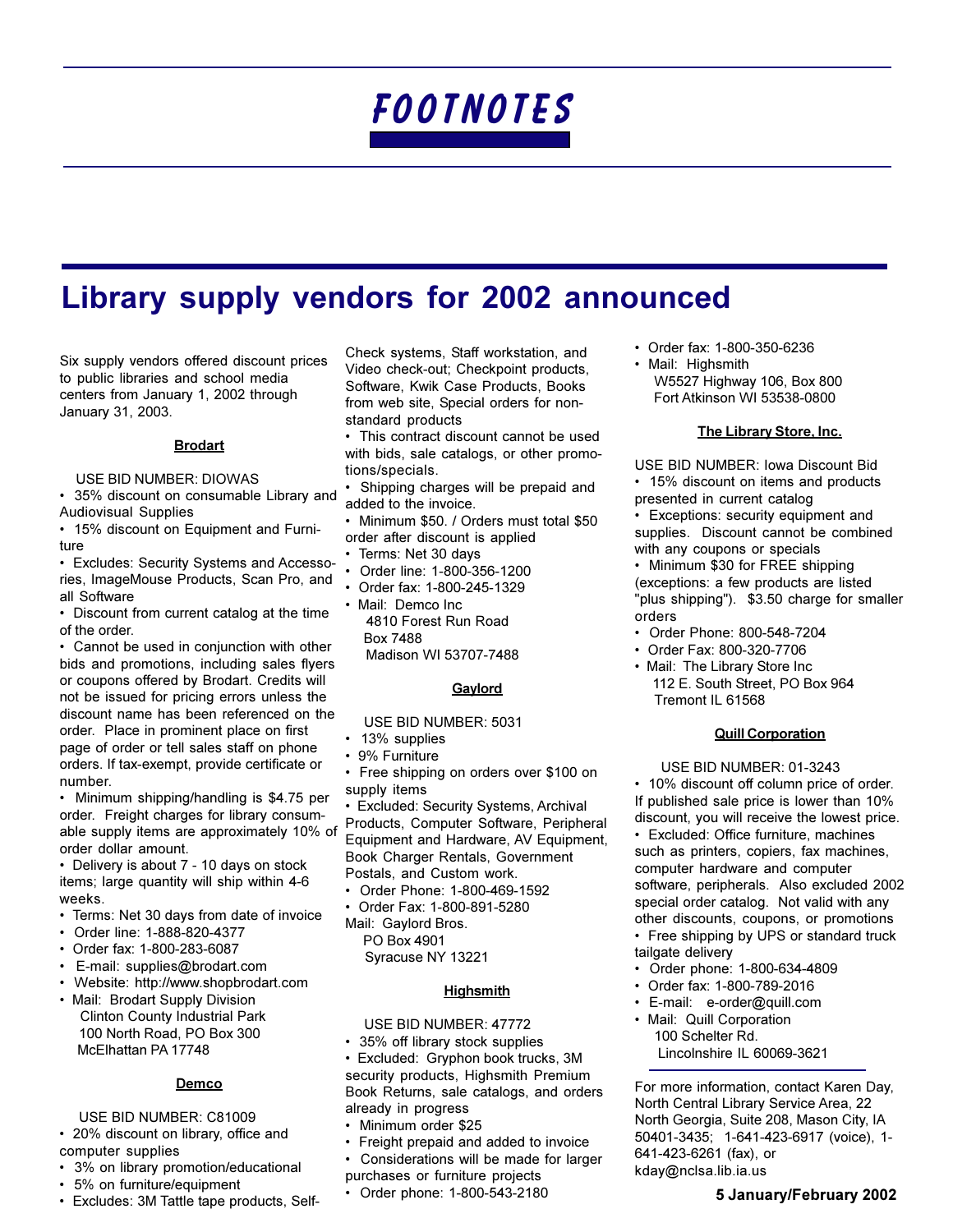## **More 2001-2001 lowa Library Directory Changes**

**ALTA VISTA** 203 S. White, PO Box 167

**ARNOLDS PARK** aparklib@ncn.net

**BLAIRSTOWN Director: Beth Crow** 

**CARLISLE** carlpl1@mchsi.com

**CARROLL** Director: Linda Reida

**CI ARFNCF** Director: Kimberly Nahnsen

**COLESBURG** colepl@iowatelecom.net

**COLUMBUS JUNCTION** cipl@columbusict.lib.ia.us

**CONRAD** conradpl@netins.net

**CORYDON** Director: Kay Milner

**DENVER** marym@mycvnet.com

**DES MOINES - EAST SIDE BRANCH** Director: Carolyn Greufe

**DURUOUF Director: Susan Henricks** 

**EARLHAM** Earlhampubliclibrary@dwx.com

FI MA **Director: Barb Schroeder** 

**GI IDDEN Director: Kim Buss** 

**GRAFTON Director: Faith Rogers** 

**HULL** mailto:hulllib@hickorytech.netHUXLEY huxlib@huxcomm.net

**MADRID** rbmadrid@prairieinet.net

**MANCHESTER** manchpl@manchester.lib.ia.us **MITCHELLVILLE Director: Wendy Street** 

**NORWAY** norwaypl@southslope.net

**OSSIAN** readmore@acegroup.cc

**PETERSON** kirchner@iowatelecom.net

**SHELLSBURG** spl@fmtcs.com

**SIOUX RAPIDS** srlib@iowaone.net

**SOMERS Director: Linda Welter** 

**SPENCER** Phone: 712-580-7290 FAX: 712-580-7468 vickim@spencerlibrary.com

**ST. ANSGAR** nissenlib@omnitelecom.com

**TAROR Director: Melissa Swindler** 

**VINTON** vintonpl@fmtcs.com

**WALNUT Director: Margo Matthies** 

**NON PUBLIC LIBRARY CHANGES** Page 87 **Allen College** ILL contact: Shirley J. Daman

Page 93 Jennie Edmundsen Hospital Library -**Council Bluffs -CLOSED DOWN** 

Page 93 **Scott Community College** ILL contact: Carol Brade cbrade@eiccd.cc.ia.us

Page 93 **Northwestern College** Phone: 712-707-7238 FAX: 712-707-7247 ILL Contact: Judy Hilbelink ILL Phone: 712-707-7311

Page 94 University of Iowa **Hardin Library for the Health Sciences** Director: Edwin A. Holtum Phone: 319-335-9872

**Page 103 Rockwell Collins** Address: 400 Collins Rd. NE, MS124-225

**Page 106** North Central Library Service Area Karen Day - kday@ncisa.lib.ia.us Tom Shepley - tshepley@ncisa.lib.ia.us

**Page 106 East Central Library Service Area** Lily Lau- liau@ecris.lib.ia.us

**Page 106 Northeast IA Library Service Area** Jim Sixta- sixta@neilsa.org

Page 106 Southwest IA Library Service Area Karen Burns- kburns@swirls.lib.ia.us

Page 109 **Great River AEA Director: Bud Carruthers** bcarruth@aea16.k12.ia.us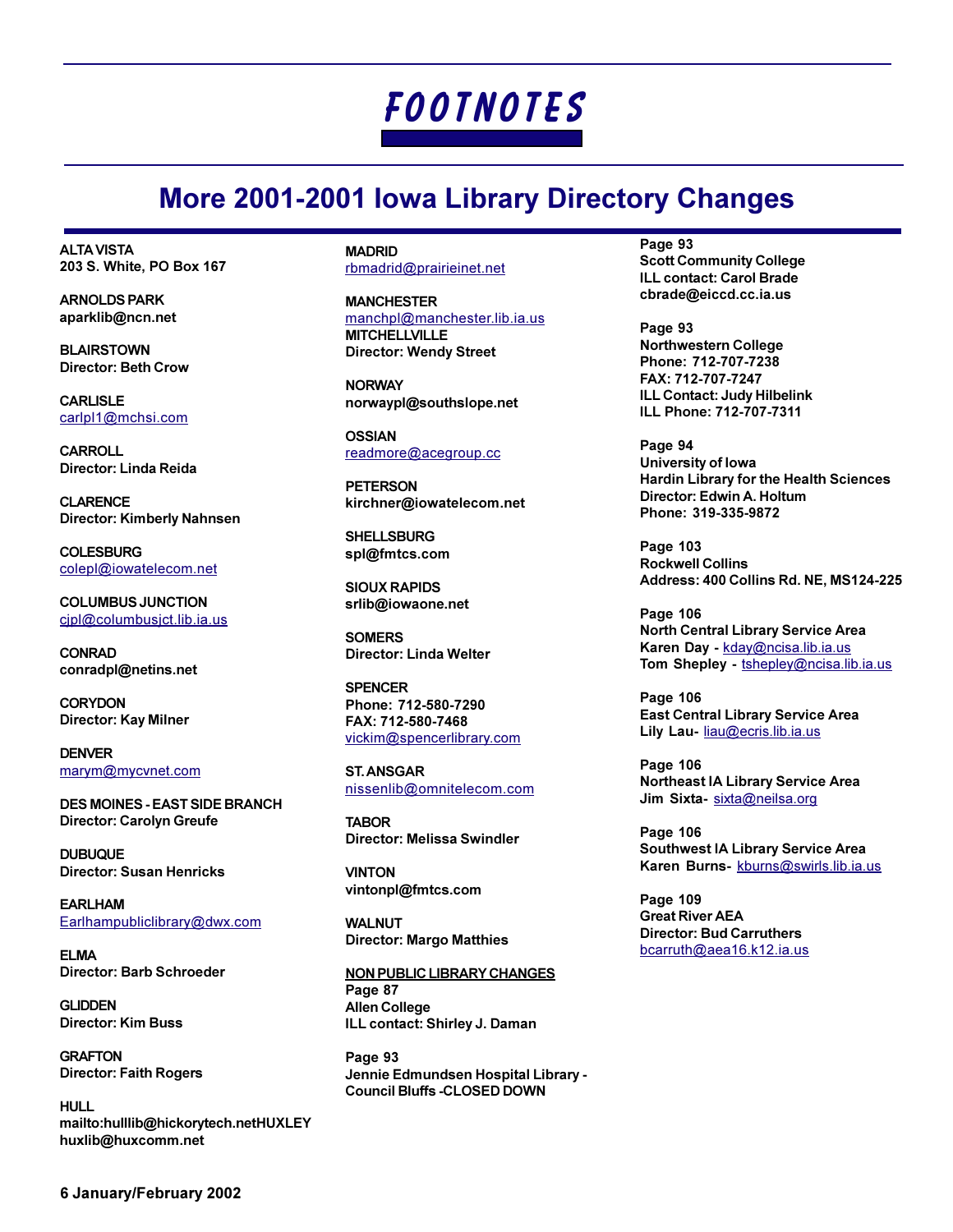## Elliott retires after notable career

Kay Elliott, director of the Iowa Department of Human Services library since 1980, took early retirement February 1 after the library was closed. Previously she worked for St. Ambrose College in Davenport and a public library in Wisconsin. She recently answered a few questions for "Footnotes."

### Tell us about some of the highlights of your career as a librarian.

"Thankfully there have been many more of these than 'lowlights.' Being elected president of the Iowa Library Association was certainly one, and the joint annual conference with the lowa Education Media Association that year was very memorable for me.

Being in on the ground floor of creating the Clive Public Library and serving as one of its first trustees has also been a high point.

And I can't forget meeting and visiting with Bob Hope and marching in front of him in a commencement ceremony (the librarians marched after the faculty and before the speaker)."

Although you have long been a special librarian, you have been closely involved with the establishment of a public library in Clive, a Des Moines suburb. What have you learned from that experience about both special and public libraries?

"I have worked in public, academic and special libraries in my career and enjoyed all of them. To me one of the wonderful things about being a librarian is the variety of work this profession offers. Yet, despite all the variety, there is a lot of commonality, including the commitment to service excellence and the value of

## Libraries invited to sign up for "lowa **Stories 2000"**

First Lady Christie Vilsack's literacy project, "Iowa Stories 2000" is entering its third year and lowa librarians are invited to take part in this important program.

"Iowa Stories 2000" encourages cooperation between public libraries and school media centers within communities to gather broad-based local support for a literacy project. Through a series of three meetings, community members have input to identify services already being provided and areas where specific services or populations may be under-served. Special programs are then created to serve the community.

Except for Marshalltown, information workshops will be held in public libraries at the following locations: New London (1 to 3 p.m. February 13); Council Bluffs (1 to 3 p.m. February 18); Chariton (10 a.m. to noon February 19); Maquoketa (1 to 3 p.m. February 21); Marshalltown (Fisher Community Center, 10 a.m. to noon, February 22); Ida Grove (1 to 3 p.m. February 25); Spencer (10 a.m. to noon February 26); New Hampton (1 to 3 p.m. February 28).

Public libraries of all sizes are encouraged to join the nearly 40 libraries currently participating. Libraries have until March 15 to sign up.

For more information, contact Anne O'Bryan, Joe Hyman or Steve Person, AmeriCorps Promise Fellows, State Library, 1-800-248-4483; or e-mail: Anne (Promise@mail.lib.state.ia.us); Joe (Promise2@mail.lib.state.ia.us) or Steve (Promise1@mail.lib.state.ia.us).

professional networking and solidarity. The public library has the greatest variety of customers, but the special



library customers are the most demanding. And the need to struggle for adequate resources to do the best job possible is universal."

You're a past president of ILA and have also filled many other leadership roles in the lowa library community. Tell us something about your impressions of lowa libraries and librarians over the years.

"In a nutshell, lowa librarians care and share - and they work very hard. This is true of the librarians from the present as well as the past and of public, academic and special librarians.

The librarians in this state have done so much with so little. They all deserve medals. They have found a way to make it possible for each community, no matter the size or location, to have a viable public library. and for that library to have available the resources of all the libraries in the state and beyond at their disposal. They couldn't have accomplished this without the help a lot of academic and special librarians as well.

It has been my pleasure and honor to be a part of the lowa library community."